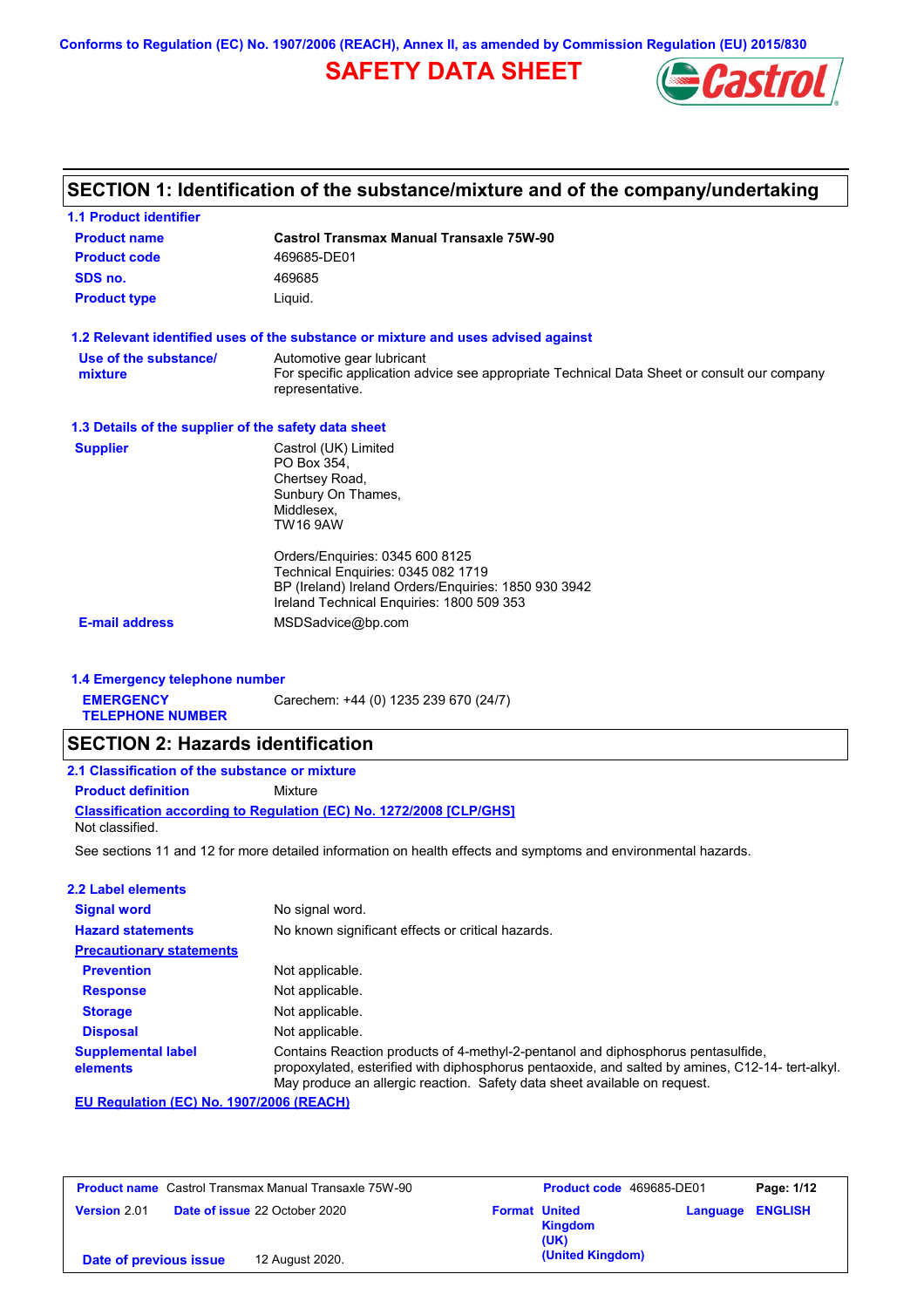### **SECTION 2: Hazards identification**

| <b>Annex XVII - Restrictions</b><br>on the manufacture.<br>placing on the market<br>and use of certain<br>dangerous substances,<br>mixtures and articles | Not applicable.                                                                                               |
|----------------------------------------------------------------------------------------------------------------------------------------------------------|---------------------------------------------------------------------------------------------------------------|
| <b>Special packaging requirements</b>                                                                                                                    |                                                                                                               |
| <b>Containers to be fitted</b><br>with child-resistant<br>fastenings                                                                                     | Not applicable.                                                                                               |
| <b>Tactile warning of danger</b>                                                                                                                         | Not applicable.                                                                                               |
| 2.3 Other hazards                                                                                                                                        |                                                                                                               |
| <b>Results of PBT and vPvB</b><br>assessment                                                                                                             | Product does not meet the criteria for PBT or vPvB according to Regulation (EC) No. 1907/2006,<br>Annex XIII. |
| <b>Product meets the criteria</b><br>for PBT or vPvB according<br>to Regulation (EC) No.<br><b>1907/2006, Annex XIII</b>                                 | This mixture does not contain any substances that are assessed to be a PBT or a vPvB.                         |
| Other hazards which do<br>not result in classification                                                                                                   | Defatting to the skin.                                                                                        |

### **SECTION 3: Composition/information on ingredients**

#### **3.2 Mixtures**

Mixture **Product definition**

| Synthetic base stock. Proprietary performance additives. |  |  |  |
|----------------------------------------------------------|--|--|--|
|                                                          |  |  |  |

| <b>Product/ingredient</b><br>name                             | <b>Identifiers</b>                                                                   | $\%$      | <b>Regulation (EC) No.</b><br>1272/2008 [CLP] | <b>Type</b> |
|---------------------------------------------------------------|--------------------------------------------------------------------------------------|-----------|-----------------------------------------------|-------------|
| 1-Decene, homopolymer,<br>hydrogenated                        | REACH #: 01-2119486452-34<br>$EC: 500-183-1$<br>CAS: 68037-01-4                      | ≥25 - ≤50 | Asp. Tox. 1, H304                             | $[1]$       |
| Dec-1-ene, trimers, hydrogenated                              | REACH #: 01-2119493949-12 ≥25 - ≤50<br>$EC: 500-393-3$<br>CAS: 157707-86-3           |           | Asp. Tox. 1, H304                             | $[1]$       |
| Distillates (petroleum), solvent-<br>dewaxed heavy paraffinic | REACH #: 01-2119471299-27<br>EC: 265-169-7<br>CAS: 64742-65-0<br>Index: 649-474-00-6 | ≤10       | Asp. Tox. 1, H304                             | $[1]$       |

#### **See Section 16 for the full text of the H statements declared above.**

#### **Type**

[1] Substance classified with a health or environmental hazard

[2] Substance with a workplace exposure limit

[3] Substance meets the criteria for PBT according to Regulation (EC) No. 1907/2006, Annex XIII

[4] Substance meets the criteria for vPvB according to Regulation (EC) No. 1907/2006, Annex XIII

[5] Substance of equivalent concern

[6] Additional disclosure due to company policy

Occupational exposure limits, if available, are listed in Section 8.

#### **SECTION 4: First aid measures**

| 4.1 Description of first aid measures |                                                              |                                                                                                                                                                                               |                            |
|---------------------------------------|--------------------------------------------------------------|-----------------------------------------------------------------------------------------------------------------------------------------------------------------------------------------------|----------------------------|
| Eye contact                           | contact lenses. Get medical attention.                       | In case of contact, immediately flush eyes with plenty of water for at least 15 minutes. Eyelids<br>should be held away from the eyeball to ensure thorough rinsing. Check for and remove any |                            |
| <b>Skin contact</b>                   | reuse. Get medical attention if irritation develops.         | Wash skin thoroughly with soap and water or use recognised skin cleanser. Remove<br>contaminated clothing and shoes. Wash clothing before reuse. Clean shoes thoroughly before                |                            |
| <b>Inhalation</b>                     |                                                              | If inhaled, remove to fresh air. Get medical attention if symptoms occur.                                                                                                                     |                            |
| <b>Ingestion</b>                      | symptoms occur.                                              | Do not induce vomiting unless directed to do so by medical personnel. Get medical attention if                                                                                                |                            |
|                                       | <b>Product name</b> Castrol Transmax Manual Transaxle 75W-90 | Product code 469685-DE01                                                                                                                                                                      | Page: 2/12                 |
| Version 2.01                          | Date of issue 22 October 2020                                | <b>Format United</b><br><b>Kingdom</b><br>(UK)                                                                                                                                                | <b>ENGLISH</b><br>Language |
|                                       |                                                              | (United Kingdom)                                                                                                                                                                              |                            |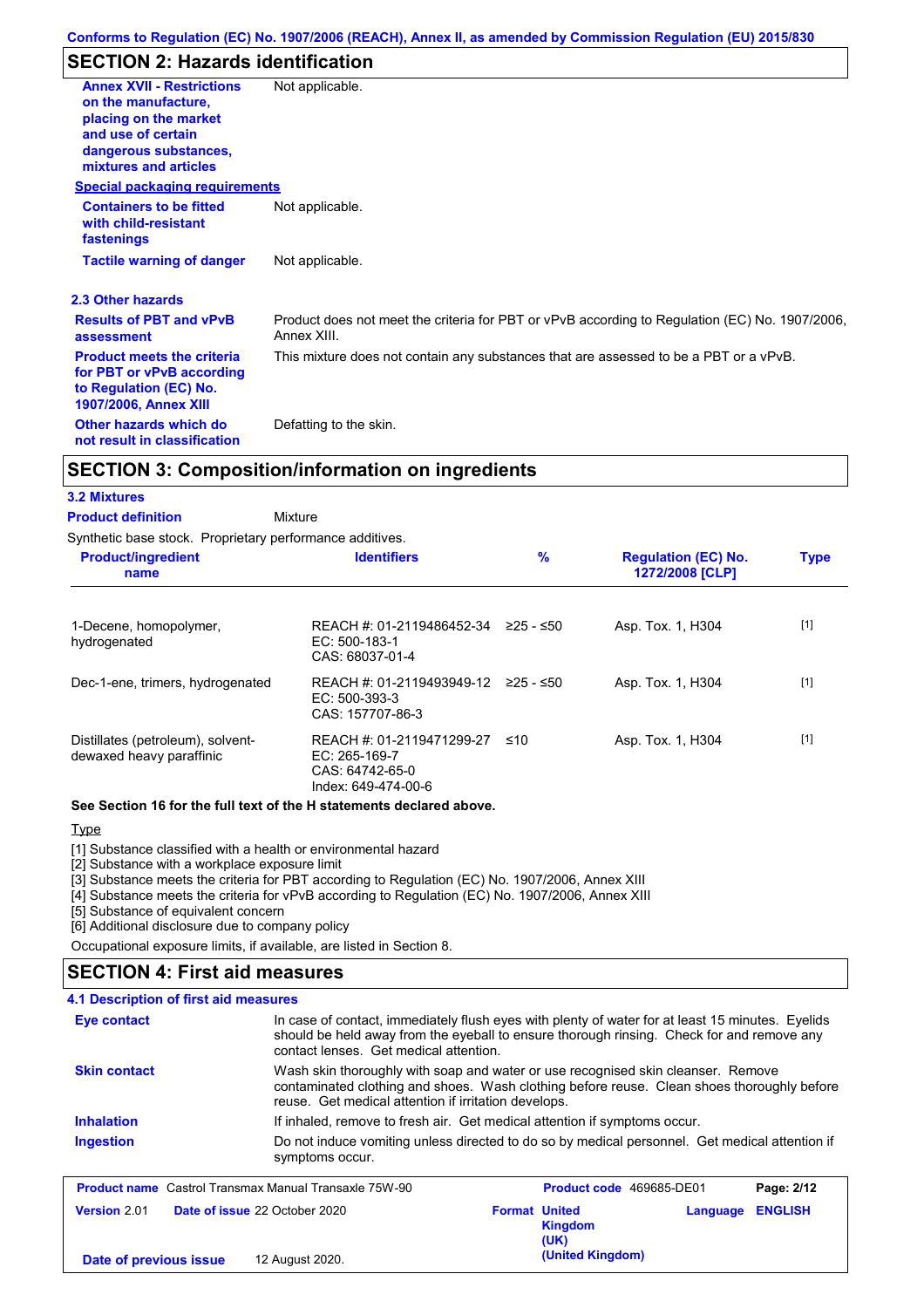|                                                           | Conforms to Regulation (EC) No. 1907/2006 (REACH), Annex II, as amended by Commission Regulation (EU) 2015/830                                                                                                                                                                                                                                                    |
|-----------------------------------------------------------|-------------------------------------------------------------------------------------------------------------------------------------------------------------------------------------------------------------------------------------------------------------------------------------------------------------------------------------------------------------------|
| <b>SECTION 4: First aid measures</b>                      |                                                                                                                                                                                                                                                                                                                                                                   |
| <b>Protection of first-aiders</b>                         | No action shall be taken involving any personal risk or without suitable training.                                                                                                                                                                                                                                                                                |
|                                                           | 4.2 Most important symptoms and effects, both acute and delayed                                                                                                                                                                                                                                                                                                   |
|                                                           | See Section 11 for more detailed information on health effects and symptoms.                                                                                                                                                                                                                                                                                      |
| <b>Potential acute health effects</b>                     |                                                                                                                                                                                                                                                                                                                                                                   |
| <b>Inhalation</b>                                         | Vapour inhalation under ambient conditions is not normally a problem due to low vapour<br>pressure.                                                                                                                                                                                                                                                               |
| <b>Ingestion</b>                                          | No known significant effects or critical hazards.                                                                                                                                                                                                                                                                                                                 |
| <b>Skin contact</b>                                       | Defatting to the skin. May cause skin dryness and irritation.                                                                                                                                                                                                                                                                                                     |
| <b>Eye contact</b>                                        | No known significant effects or critical hazards.                                                                                                                                                                                                                                                                                                                 |
|                                                           | Delayed and immediate effects as well as chronic effects from short and long-term exposure                                                                                                                                                                                                                                                                        |
| <b>Inhalation</b>                                         | Overexposure to the inhalation of airborne droplets or aerosols may cause irritation of the<br>respiratory tract.                                                                                                                                                                                                                                                 |
| <b>Ingestion</b>                                          | Ingestion of large quantities may cause nausea and diarrhoea.                                                                                                                                                                                                                                                                                                     |
| <b>Skin contact</b>                                       | Prolonged or repeated contact can defat the skin and lead to irritation and/or dermatitis.                                                                                                                                                                                                                                                                        |
| <b>Eye contact</b>                                        | Potential risk of transient stinging or redness if accidental eye contact occurs.                                                                                                                                                                                                                                                                                 |
|                                                           | 4.3 Indication of any immediate medical attention and special treatment needed                                                                                                                                                                                                                                                                                    |
| <b>Notes to physician</b>                                 | Treatment should in general be symptomatic and directed to relieving any effects.                                                                                                                                                                                                                                                                                 |
| <b>SECTION 5: Firefighting measures</b>                   |                                                                                                                                                                                                                                                                                                                                                                   |
| 5.1 Extinguishing media                                   |                                                                                                                                                                                                                                                                                                                                                                   |
| <b>Suitable extinguishing</b><br>media                    | In case of fire, use foam, dry chemical or carbon dioxide extinguisher or spray.                                                                                                                                                                                                                                                                                  |
| <b>Unsuitable extinguishing</b><br>media                  | Do not use water jet. The use of a water jet may cause the fire to spread by splashing the<br>burning product.                                                                                                                                                                                                                                                    |
| 5.2 Special hazards arising from the substance or mixture |                                                                                                                                                                                                                                                                                                                                                                   |
| <b>Hazards from the</b><br>substance or mixture           | In a fire or if heated, a pressure increase will occur and the container may burst.                                                                                                                                                                                                                                                                               |
| <b>Hazardous combustion</b><br>products                   | Combustion products may include the following:<br>carbon oxides (CO, CO <sub>2</sub> ) (carbon monoxide, carbon dioxide)                                                                                                                                                                                                                                          |
| <b>5.3 Advice for firefighters</b>                        |                                                                                                                                                                                                                                                                                                                                                                   |
| <b>Special precautions for</b><br>fire-fighters           | No action shall be taken involving any personal risk or without suitable training. Promptly<br>isolate the scene by removing all persons from the vicinity of the incident if there is a fire.                                                                                                                                                                    |
| <b>Special protective</b><br>equipment for fire-fighters  | Fire-fighters should wear appropriate protective equipment and self-contained breathing<br>apparatus (SCBA) with a full face-piece operated in positive pressure mode. Clothing for fire-<br>fighters (including helmets, protective boots and gloves) conforming to European standard EN<br>469 will provide a basic level of protection for chemical incidents. |
| <b>SECTION 6: Accidental release measures</b>             |                                                                                                                                                                                                                                                                                                                                                                   |
|                                                           | 6.1 Personal precautions, protective equipment and emergency procedures                                                                                                                                                                                                                                                                                           |
| For non-emergency<br>personnel                            | No action shall be taken involving any personal risk or without suitable training. Evacuate<br>surrounding areas. Keep unnecessary and unprotected personnel from entering. Do not touch<br>or walk through spilt material. Floors may be slippery; use care to avoid falling. Put on<br>appropriate personal protective equipment.                               |
|                                                           |                                                                                                                                                                                                                                                                                                                                                                   |

| For emergency responders | If specialised clothing is required to deal with the spillage, take note of any information in |
|--------------------------|------------------------------------------------------------------------------------------------|
|                          | Section 8 on suitable and unsuitable materials. See also the information in "For non-          |
|                          | emergency personnel".                                                                          |

| <b>6.2 Environmental</b> | Avoid dispersal of spilt material and runoff and contact with soil, waterways, drains and sewers. |
|--------------------------|---------------------------------------------------------------------------------------------------|
| precautions              | Inform the relevant authorities if the product has caused environmental pollution (sewers,        |
|                          | waterways, soil or air).                                                                          |

#### **6.3 Methods and material for containment and cleaning up**

| <b>Product name</b> Castrol Transmax Manual Transaxle 75W-90 |                                      | Product code 469685-DE01 |                        | Page: 3/12              |  |
|--------------------------------------------------------------|--------------------------------------|--------------------------|------------------------|-------------------------|--|
| <b>Version 2.01</b>                                          | <b>Date of issue 22 October 2020</b> | <b>Format United</b>     | <b>Kingdom</b><br>(UK) | <b>Language ENGLISH</b> |  |
| Date of previous issue                                       | 12 August 2020.                      |                          | (United Kingdom)       |                         |  |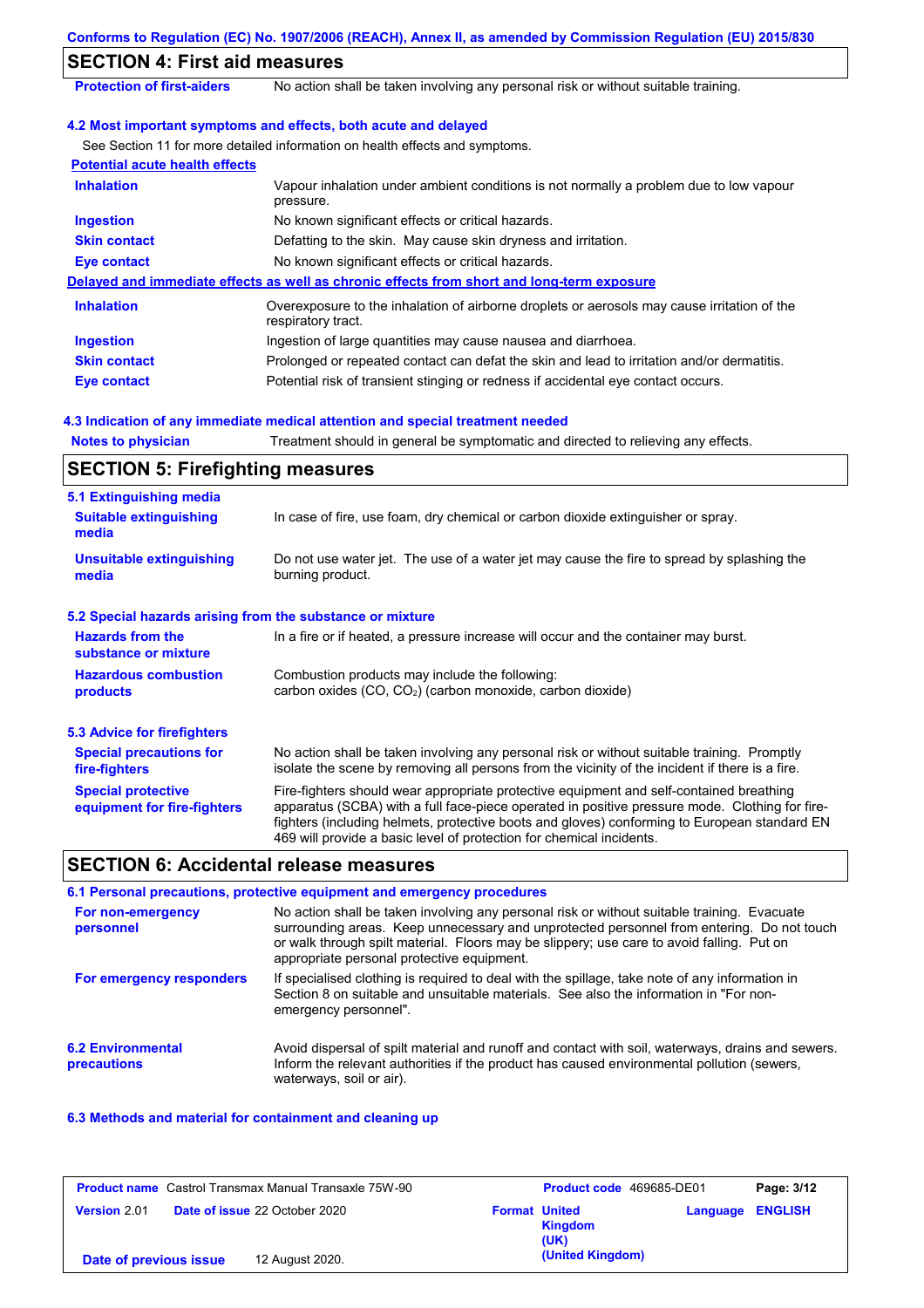# **SECTION 6: Accidental release measures**

| <b>Small spill</b>                        | Stop leak if without risk. Move containers from spill area. Absorb with an inert material and<br>place in an appropriate waste disposal container. Dispose of via a licensed waste disposal<br>contractor.                                                                                                                                                                                     |
|-------------------------------------------|------------------------------------------------------------------------------------------------------------------------------------------------------------------------------------------------------------------------------------------------------------------------------------------------------------------------------------------------------------------------------------------------|
| Large spill                               | Stop leak if without risk. Move containers from spill area. Prevent entry into sewers, water<br>courses, basements or confined areas. Contain and collect spillage with non-combustible,<br>absorbent material e.g. sand, earth, vermiculite or diatomaceous earth and place in container<br>for disposal according to local regulations. Dispose of via a licensed waste disposal contractor. |
| 6.4 Reference to other<br><b>sections</b> | See Section 1 for emergency contact information.<br>See Section 5 for firefighting measures.<br>See Section 8 for information on appropriate personal protective equipment.<br>See Section 12 for environmental precautions.<br>See Section 13 for additional waste treatment information.                                                                                                     |

# **SECTION 7: Handling and storage**

| 7.1 Precautions for safe handling                                                    |                                                                                                                                                                                                                                                                                                                                                                                                                                                                                          |
|--------------------------------------------------------------------------------------|------------------------------------------------------------------------------------------------------------------------------------------------------------------------------------------------------------------------------------------------------------------------------------------------------------------------------------------------------------------------------------------------------------------------------------------------------------------------------------------|
| <b>Protective measures</b>                                                           | Put on appropriate personal protective equipment.                                                                                                                                                                                                                                                                                                                                                                                                                                        |
| <b>Advice on general</b><br>occupational hygiene                                     | Eating, drinking and smoking should be prohibited in areas where this material is handled.<br>stored and processed. Wash thoroughly after handling. Remove contaminated clothing and<br>protective equipment before entering eating areas. See also Section 8 for additional<br>information on hygiene measures.                                                                                                                                                                         |
| <b>7.2 Conditions for safe</b><br>storage, including any<br><i>incompatibilities</i> | Store in accordance with local requiations. Store in a dry, cool and well-ventilated area, away<br>from incompatible materials (see Section 10). Keep away from heat and direct sunlight. Keep<br>container tightly closed and sealed until ready for use. Containers that have been opened must<br>be carefully resealed and kept upright to prevent leakage. Store and use only in equipment/<br>containers designed for use with this product. Do not store in unlabelled containers. |
| Not suitable                                                                         | Prolonged exposure to elevated temperature.                                                                                                                                                                                                                                                                                                                                                                                                                                              |
| 7.3 Specific end use(s)                                                              |                                                                                                                                                                                                                                                                                                                                                                                                                                                                                          |
| <b>Recommendations</b>                                                               | See section 1.2 and Exposure scenarios in annex, if applicable.                                                                                                                                                                                                                                                                                                                                                                                                                          |

### **SECTION 8: Exposure controls/personal protection**

#### **8.1 Control parameters**

| <b>Occupational exposure limits</b>         |                                                                                                                                                                                                                                                                                                                                                                                                                                                                                                                                                                                                                                                                                                                                                                                                                                                                                                                                                                                                                            |
|---------------------------------------------|----------------------------------------------------------------------------------------------------------------------------------------------------------------------------------------------------------------------------------------------------------------------------------------------------------------------------------------------------------------------------------------------------------------------------------------------------------------------------------------------------------------------------------------------------------------------------------------------------------------------------------------------------------------------------------------------------------------------------------------------------------------------------------------------------------------------------------------------------------------------------------------------------------------------------------------------------------------------------------------------------------------------------|
| <b>Product/ingredient name</b>              | <b>Exposure limit values</b>                                                                                                                                                                                                                                                                                                                                                                                                                                                                                                                                                                                                                                                                                                                                                                                                                                                                                                                                                                                               |
| No exposure limit value known.              |                                                                                                                                                                                                                                                                                                                                                                                                                                                                                                                                                                                                                                                                                                                                                                                                                                                                                                                                                                                                                            |
| quidance only.                              | Whilst specific OELs for certain components may be shown in this section, other components may be present in any mist,<br>vapour or dust produced. Therefore, the specific OELs may not be applicable to the product as a whole and are provided for                                                                                                                                                                                                                                                                                                                                                                                                                                                                                                                                                                                                                                                                                                                                                                       |
| <b>Recommended monitoring</b><br>procedures | If this product contains ingredients with exposure limits, personal, workplace atmosphere or<br>biological monitoring may be required to determine the effectiveness of the ventilation or other<br>control measures and/or the necessity to use respiratory protective equipment. Reference<br>should be made to monitoring standards, such as the following: European Standard EN 689<br>(Workplace atmospheres - Guidance for the assessment of exposure by inhalation to chemical<br>agents for comparison with limit values and measurement strategy) European Standard EN<br>14042 (Workplace atmospheres - Guide for the application and use of procedures for the<br>assessment of exposure to chemical and biological agents) European Standard EN 482<br>(Workplace atmospheres - General requirements for the performance of procedures for the<br>measurement of chemical agents) Reference to national guidance documents for methods for<br>the determination of hazardous substances will also be required. |
| <b>Derived No Effect Level</b>              |                                                                                                                                                                                                                                                                                                                                                                                                                                                                                                                                                                                                                                                                                                                                                                                                                                                                                                                                                                                                                            |
| No DNELs/DMELs available.                   |                                                                                                                                                                                                                                                                                                                                                                                                                                                                                                                                                                                                                                                                                                                                                                                                                                                                                                                                                                                                                            |

#### **Predicted No Effect Concentration**

No PNECs available

#### **8.2 Exposure controls**

|                        | <b>Product name</b> Castrol Transmax Manual Transaxle 75W-90 |                      | Product code 469685-DE01 |                         | Page: 4/12 |
|------------------------|--------------------------------------------------------------|----------------------|--------------------------|-------------------------|------------|
| <b>Version 2.01</b>    | <b>Date of issue 22 October 2020</b>                         | <b>Format United</b> | <b>Kingdom</b><br>(UK)   | <b>Language ENGLISH</b> |            |
| Date of previous issue | 12 August 2020.                                              |                      | (United Kingdom)         |                         |            |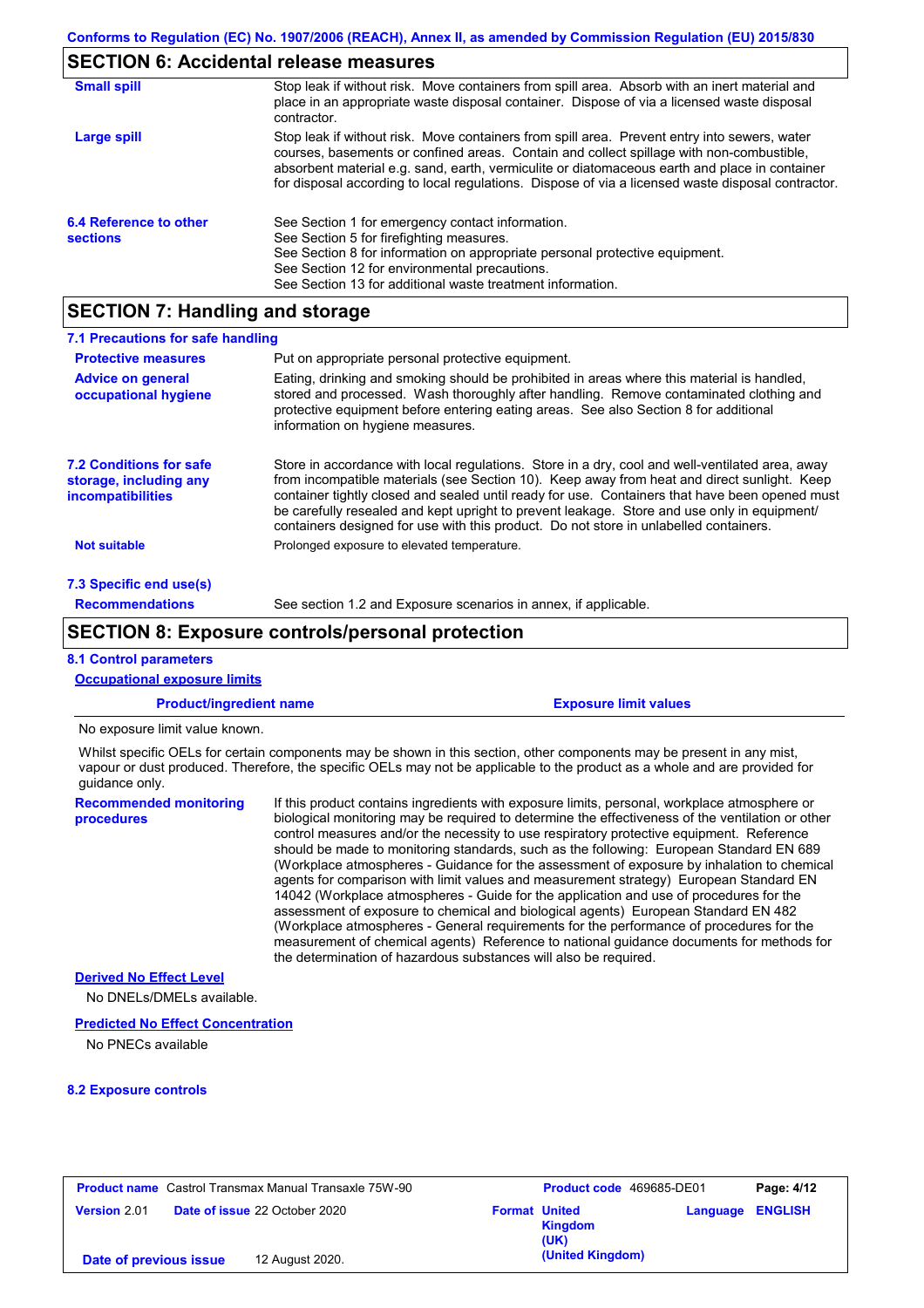# **SECTION 8: Exposure controls/personal protection**

| <b>Appropriate engineering</b>                               | Provide exhaust ventilation or other engineering controls to keep the relevant airborne                                                                                                                                                                                                                                                                                           |
|--------------------------------------------------------------|-----------------------------------------------------------------------------------------------------------------------------------------------------------------------------------------------------------------------------------------------------------------------------------------------------------------------------------------------------------------------------------|
| <b>controls</b>                                              | concentrations below their respective occupational exposure limits.<br>All activities involving chemicals should be assessed for their risks to health, to ensure                                                                                                                                                                                                                 |
|                                                              | exposures are adequately controlled. Personal protective equipment should only be considered                                                                                                                                                                                                                                                                                      |
|                                                              | after other forms of control measures (e.g. engineering controls) have been suitably evaluated.                                                                                                                                                                                                                                                                                   |
|                                                              | Personal protective equipment should conform to appropriate standards, be suitable for use, be<br>kept in good condition and properly maintained.                                                                                                                                                                                                                                 |
|                                                              | Your supplier of personal protective equipment should be consulted for advice on selection and                                                                                                                                                                                                                                                                                    |
|                                                              | appropriate standards. For further information contact your national organisation for standards.<br>The final choice of protective equipment will depend upon a risk assessment. It is important to                                                                                                                                                                               |
|                                                              | ensure that all items of personal protective equipment are compatible.                                                                                                                                                                                                                                                                                                            |
| <b>Individual protection measures</b>                        |                                                                                                                                                                                                                                                                                                                                                                                   |
| <b>Hygiene measures</b>                                      | Wash hands, forearms and face thoroughly after handling chemical products, before eating,                                                                                                                                                                                                                                                                                         |
|                                                              | smoking and using the lavatory and at the end of the working period. Ensure that eyewash<br>stations and safety showers are close to the workstation location.                                                                                                                                                                                                                    |
| <b>Respiratory protection</b>                                | In case of insufficient ventilation, wear suitable respiratory equipment.                                                                                                                                                                                                                                                                                                         |
|                                                              | The correct choice of respiratory protection depends upon the chemicals being handled, the<br>conditions of work and use, and the condition of the respiratory equipment. Safety procedures                                                                                                                                                                                       |
|                                                              | should be developed for each intended application. Respiratory protection equipment should                                                                                                                                                                                                                                                                                        |
|                                                              | therefore be chosen in consultation with the supplier/manufacturer and with a full assessment<br>of the working conditions.                                                                                                                                                                                                                                                       |
| <b>Eye/face protection</b>                                   | Safety glasses with side shields.                                                                                                                                                                                                                                                                                                                                                 |
| <b>Skin protection</b>                                       |                                                                                                                                                                                                                                                                                                                                                                                   |
| <b>Hand protection</b>                                       | <b>General Information:</b>                                                                                                                                                                                                                                                                                                                                                       |
|                                                              | Because specific work environments and material handling practices vary, safety procedures                                                                                                                                                                                                                                                                                        |
|                                                              | should be developed for each intended application. The correct choice of protective gloves                                                                                                                                                                                                                                                                                        |
|                                                              | depends upon the chemicals being handled, and the conditions of work and use. Most gloves<br>provide protection for only a limited time before they must be discarded and replaced (even the                                                                                                                                                                                      |
|                                                              | best chemically resistant gloves will break down after repeated chemical exposures).                                                                                                                                                                                                                                                                                              |
|                                                              | Gloves should be chosen in consultation with the supplier / manufacturer and taking account of                                                                                                                                                                                                                                                                                    |
|                                                              | a full assessment of the working conditions.                                                                                                                                                                                                                                                                                                                                      |
|                                                              | Recommended: Nitrile gloves.<br><b>Breakthrough time:</b>                                                                                                                                                                                                                                                                                                                         |
|                                                              | Breakthrough time data are generated by glove manufacturers under laboratory test conditions<br>and represent how long a glove can be expected to provide effective permeation resistance. It<br>is important when following breakthrough time recommendations that actual workplace<br>conditions are taken into account. Always consult with your glove supplier for up-to-date |
|                                                              | technical information on breakthrough times for the recommended glove type.<br>Our recommendations on the selection of gloves are as follows:                                                                                                                                                                                                                                     |
|                                                              | Continuous contact:                                                                                                                                                                                                                                                                                                                                                               |
|                                                              | Gloves with a minimum breakthrough time of 240 minutes, or >480 minutes if suitable gloves<br>can be obtained.                                                                                                                                                                                                                                                                    |
|                                                              | If suitable gloves are not available to offer that level of protection, gloves with shorter<br>breakthrough times may be acceptable as long as appropriate glove maintenance and<br>replacement regimes are determined and adhered to.                                                                                                                                            |
|                                                              | Short-term / splash protection:                                                                                                                                                                                                                                                                                                                                                   |
|                                                              | Recommended breakthrough times as above.                                                                                                                                                                                                                                                                                                                                          |
|                                                              | It is recognised that for short-term, transient exposures, gloves with shorter breakthrough times<br>may commonly be used. Therefore, appropriate maintenance and replacement regimes must<br>be determined and rigorously followed.                                                                                                                                              |
|                                                              | <b>Glove Thickness:</b>                                                                                                                                                                                                                                                                                                                                                           |
|                                                              | For general applications, we recommend gloves with a thickness typically greater than 0.35 mm.                                                                                                                                                                                                                                                                                    |
|                                                              | It should be emphasised that glove thickness is not necessarily a good predictor of glove                                                                                                                                                                                                                                                                                         |
|                                                              | resistance to a specific chemical, as the permeation efficiency of the glove will be dependent                                                                                                                                                                                                                                                                                    |
|                                                              | on the exact composition of the glove material. Therefore, glove selection should also be based<br>on consideration of the task requirements and knowledge of breakthrough times.                                                                                                                                                                                                 |
|                                                              | Glove thickness may also vary depending on the glove manufacturer, the glove type and the                                                                                                                                                                                                                                                                                         |
| <b>Product name</b> Castrol Transmax Manual Transaxle 75W-90 | Product code 469685-DE01<br>Page: 5/12                                                                                                                                                                                                                                                                                                                                            |

|                        | <b>Product name</b> Castrol Transmax Manual Transaxle 75W-90 |                      | <b>Product code</b> 469685-DE01 | Page: 5/12       |
|------------------------|--------------------------------------------------------------|----------------------|---------------------------------|------------------|
| <b>Version 2.01</b>    | <b>Date of issue 22 October 2020</b>                         | <b>Format United</b> | <b>Kingdom</b><br>(UK)          | Language ENGLISH |
| Date of previous issue | 12 August 2020.                                              |                      | (United Kingdom)                |                  |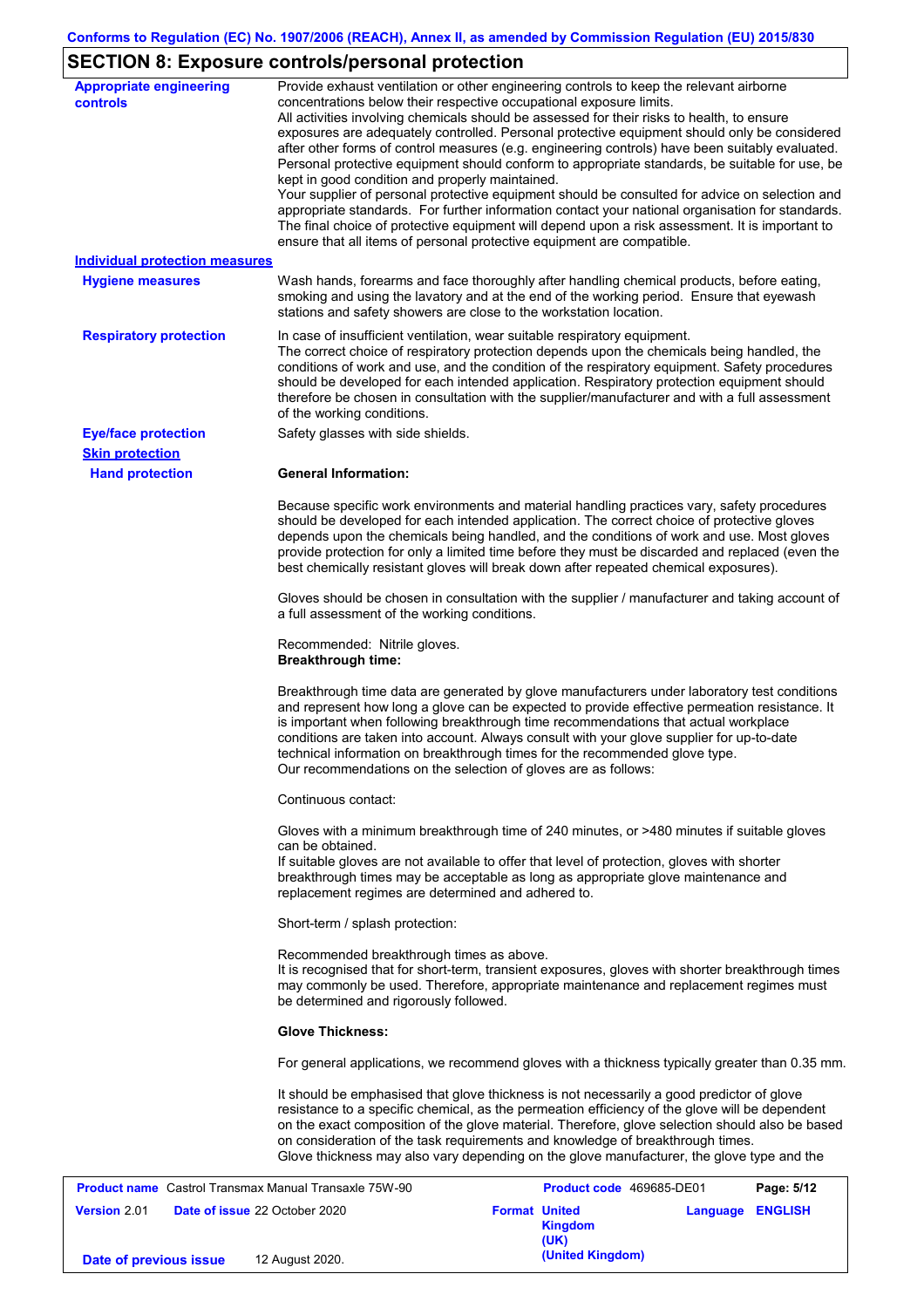### **SECTION 8: Exposure controls/personal protection**

|                                           | glove model. Therefore, the manufacturers' technical data should always be taken into account<br>to ensure selection of the most appropriate glove for the task.                                                                                                                                                                                                                                                                                                                                                                                                                                                                                                                      |
|-------------------------------------------|---------------------------------------------------------------------------------------------------------------------------------------------------------------------------------------------------------------------------------------------------------------------------------------------------------------------------------------------------------------------------------------------------------------------------------------------------------------------------------------------------------------------------------------------------------------------------------------------------------------------------------------------------------------------------------------|
|                                           | Note: Depending on the activity being conducted, gloves of varying thickness may be required<br>for specific tasks. For example:                                                                                                                                                                                                                                                                                                                                                                                                                                                                                                                                                      |
|                                           | • Thinner gloves (down to 0.1 mm or less) may be required where a high degree of manual<br>dexterity is needed. However, these gloves are only likely to give short duration protection and<br>would normally be just for single use applications, then disposed of.                                                                                                                                                                                                                                                                                                                                                                                                                  |
|                                           | • Thicker gloves (up to 3 mm or more) may be required where there is a mechanical (as well<br>as a chemical) risk i.e. where there is abrasion or puncture potential.                                                                                                                                                                                                                                                                                                                                                                                                                                                                                                                 |
| <b>Skin and body</b>                      | Use of protective clothing is good industrial practice.<br>Personal protective equipment for the body should be selected based on the task being<br>performed and the risks involved and should be approved by a specialist before handling this<br>product.<br>Cotton or polyester/cotton overalls will only provide protection against light superficial<br>contamination that will not soak through to the skin. Overalls should be laundered on a regular<br>basis. When the risk of skin exposure is high (e.g. when cleaning up spillages or if there is a<br>risk of splashing) then chemical resistant aprons and/or impervious chemical suits and boots<br>will be required. |
| <b>Refer to standards:</b>                | Respiratory protection: EN 529<br>Gloves: EN 420, EN 374<br>Eye protection: EN 166<br>Filtering half-mask: EN 149<br>Filtering half-mask with valve: EN 405<br>Half-mask: EN 140 plus filter<br>Full-face mask: EN 136 plus filter<br>Particulate filters: EN 143<br>Gas/combined filters: EN 14387                                                                                                                                                                                                                                                                                                                                                                                   |
| <b>Environmental exposure</b><br>controls | Emissions from ventilation or work process equipment should be checked to ensure they<br>comply with the requirements of environmental protection legislation. In some cases, fume<br>scrubbers, filters or engineering modifications to the process equipment will be necessary to<br>reduce emissions to acceptable levels.                                                                                                                                                                                                                                                                                                                                                         |

### **SECTION 9: Physical and chemical properties**

#### **9.1 Information on basic physical and chemical properties**

| <b>Appearance</b>                                            |                                                                      |                                                |          |                |
|--------------------------------------------------------------|----------------------------------------------------------------------|------------------------------------------------|----------|----------------|
| <b>Physical state</b>                                        | Liquid.                                                              |                                                |          |                |
| <b>Colour</b>                                                | Amber.                                                               |                                                |          |                |
| <b>Odour</b>                                                 | Not available.                                                       |                                                |          |                |
| <b>Odour threshold</b>                                       | Not available.                                                       |                                                |          |                |
| pH                                                           | Not available.                                                       |                                                |          |                |
| <b>Melting point/freezing point</b>                          | Not available.                                                       |                                                |          |                |
| Initial boiling point and boiling<br>range                   | Not available.                                                       |                                                |          |                |
| <b>Pour point</b>                                            | $-51 °C$                                                             |                                                |          |                |
| <b>Flash point</b>                                           | Open cup: >180°C (>356°F) [Cleveland.]                               |                                                |          |                |
| <b>Evaporation rate</b>                                      | Not available.                                                       |                                                |          |                |
| <b>Flammability (solid, gas)</b>                             | Not available.                                                       |                                                |          |                |
| <b>Upper/lower flammability or</b><br>explosive limits       | Not available.                                                       |                                                |          |                |
| <b>Vapour pressure</b>                                       | Not available.                                                       |                                                |          |                |
| <b>Vapour density</b>                                        | Not available.                                                       |                                                |          |                |
| <b>Relative density</b>                                      | Not available.                                                       |                                                |          |                |
| <b>Density</b>                                               | <1000 kg/m <sup>3</sup> (<1 g/cm <sup>3</sup> ) at 15 <sup>°</sup> C |                                                |          |                |
| <b>Solubility(ies)</b>                                       | insoluble in water.                                                  |                                                |          |                |
| <b>Partition coefficient: n-octanol/</b><br>water            | Not available.                                                       |                                                |          |                |
| <b>Auto-ignition temperature</b>                             | Not available.                                                       |                                                |          |                |
| <b>Decomposition temperature</b>                             | Not available.                                                       |                                                |          |                |
| <b>Product name</b> Castrol Transmax Manual Transaxle 75W-90 |                                                                      | Product code 469685-DE01                       |          | Page: 6/12     |
| Version 2.01<br>Date of issue 22 October 2020                |                                                                      | <b>Format United</b><br><b>Kingdom</b><br>(UK) | Language | <b>ENGLISH</b> |
| Date of previous issue                                       | 12 August 2020.                                                      | (United Kingdom)                               |          |                |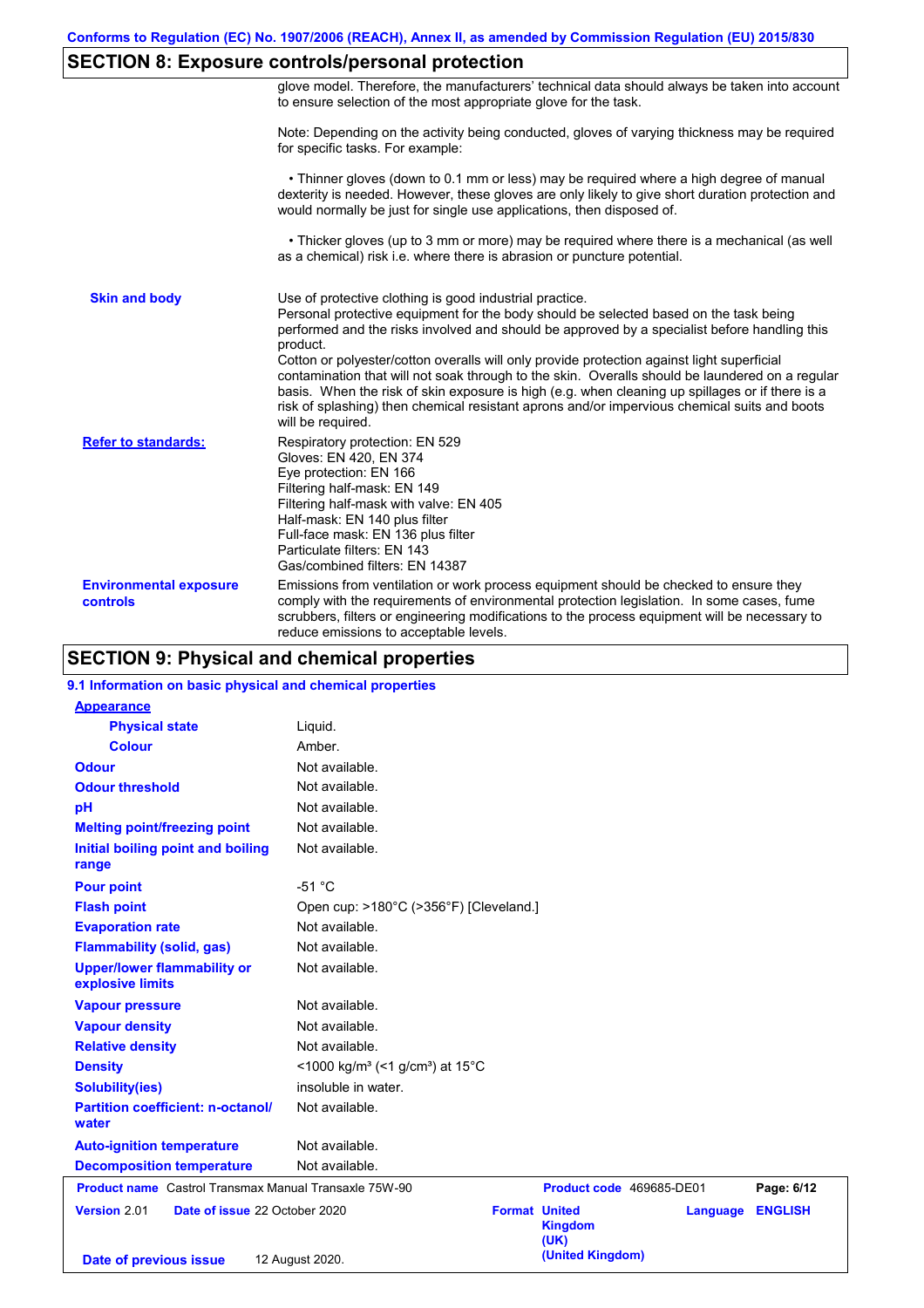# **SECTION 9: Physical and chemical properties**

| <b>Viscosity</b>            | Kinematic: 77.58 mm <sup>2</sup> /s (77.58 cSt) at $40^{\circ}$ C<br>Kinematic: $14.63$ mm <sup>2</sup> /s ( $14.63$ cSt) at $100^{\circ}$ C |
|-----------------------------|----------------------------------------------------------------------------------------------------------------------------------------------|
| <b>Explosive properties</b> | Not available.                                                                                                                               |
| <b>Oxidising properties</b> | Not available.                                                                                                                               |

#### **9.2 Other information**

No additional information.

| <b>SECTION 10: Stability and reactivity</b>       |                                                                                                                                                                         |
|---------------------------------------------------|-------------------------------------------------------------------------------------------------------------------------------------------------------------------------|
| <b>10.1 Reactivity</b>                            | No specific test data available for this product. Refer to Conditions to avoid and Incompatible<br>materials for additional information.                                |
| <b>10.2 Chemical stability</b>                    | The product is stable.                                                                                                                                                  |
| <b>10.3 Possibility of</b><br>hazardous reactions | Under normal conditions of storage and use, hazardous reactions will not occur.<br>Under normal conditions of storage and use, hazardous polymerisation will not occur. |
| <b>10.4 Conditions to avoid</b>                   | Avoid all possible sources of ignition (spark or flame).                                                                                                                |
| 10.5 Incompatible materials                       | Reactive or incompatible with the following materials: oxidising materials.                                                                                             |
| <b>10.6 Hazardous</b><br>decomposition products   | Under normal conditions of storage and use, hazardous decomposition products should not be<br>produced.                                                                 |

# **SECTION 11: Toxicological information**

| 11.1 Information on toxicological effects                    |                                                                                                                             |  |
|--------------------------------------------------------------|-----------------------------------------------------------------------------------------------------------------------------|--|
| <b>Acute toxicity estimates</b>                              |                                                                                                                             |  |
| Not available.                                               |                                                                                                                             |  |
| <b>Information on likely</b><br>routes of exposure           | Routes of entry anticipated: Dermal, Inhalation.                                                                            |  |
| <b>Potential acute health effects</b>                        |                                                                                                                             |  |
| <b>Inhalation</b>                                            | Vapour inhalation under ambient conditions is not normally a problem due to low vapour<br>pressure.                         |  |
| <b>Ingestion</b>                                             | No known significant effects or critical hazards.                                                                           |  |
| <b>Skin contact</b>                                          | Defatting to the skin. May cause skin dryness and irritation.                                                               |  |
| <b>Eye contact</b>                                           | No known significant effects or critical hazards.                                                                           |  |
|                                                              | Symptoms related to the physical, chemical and toxicological characteristics                                                |  |
| <b>Inhalation</b>                                            | May be harmful by inhalation if exposure to vapour, mists or fumes resulting from thermal<br>decomposition products occurs. |  |
| <b>Ingestion</b>                                             | No specific data.                                                                                                           |  |
| <b>Skin contact</b>                                          | Adverse symptoms may include the following:<br>irritation<br>dryness<br>cracking                                            |  |
| <b>Eye contact</b>                                           | No specific data.                                                                                                           |  |
|                                                              | Delayed and immediate effects as well as chronic effects from short and long-term exposure                                  |  |
| <b>Inhalation</b>                                            | Overexposure to the inhalation of airborne droplets or aerosols may cause irritation of the<br>respiratory tract.           |  |
| <b>Ingestion</b>                                             | Ingestion of large quantities may cause nausea and diarrhoea.                                                               |  |
| <b>Skin contact</b>                                          | Prolonged or repeated contact can defat the skin and lead to irritation and/or dermatitis.                                  |  |
| <b>Eye contact</b>                                           | Potential risk of transient stinging or redness if accidental eye contact occurs.                                           |  |
| <b>Potential chronic health effects</b>                      |                                                                                                                             |  |
| General                                                      | No known significant effects or critical hazards.                                                                           |  |
| <b>Carcinogenicity</b>                                       | No known significant effects or critical hazards.                                                                           |  |
| <b>Mutagenicity</b>                                          | No known significant effects or critical hazards.                                                                           |  |
| <b>Developmental effects</b>                                 | No known significant effects or critical hazards.                                                                           |  |
| <b>Fertility effects</b>                                     | No known significant effects or critical hazards.                                                                           |  |
| <b>Product name</b> Castrol Transmax Manual Transaxle 75W-90 | Product code 469685-DE01<br>Page: 7/12                                                                                      |  |
| Version 2.01                                                 | Date of issue 22 October 2020<br><b>Format United</b><br><b>ENGLISH</b><br>Language<br><b>Kingdom</b><br>(UK)               |  |
| Date of previous issue                                       | (United Kingdom)<br>12 August 2020.                                                                                         |  |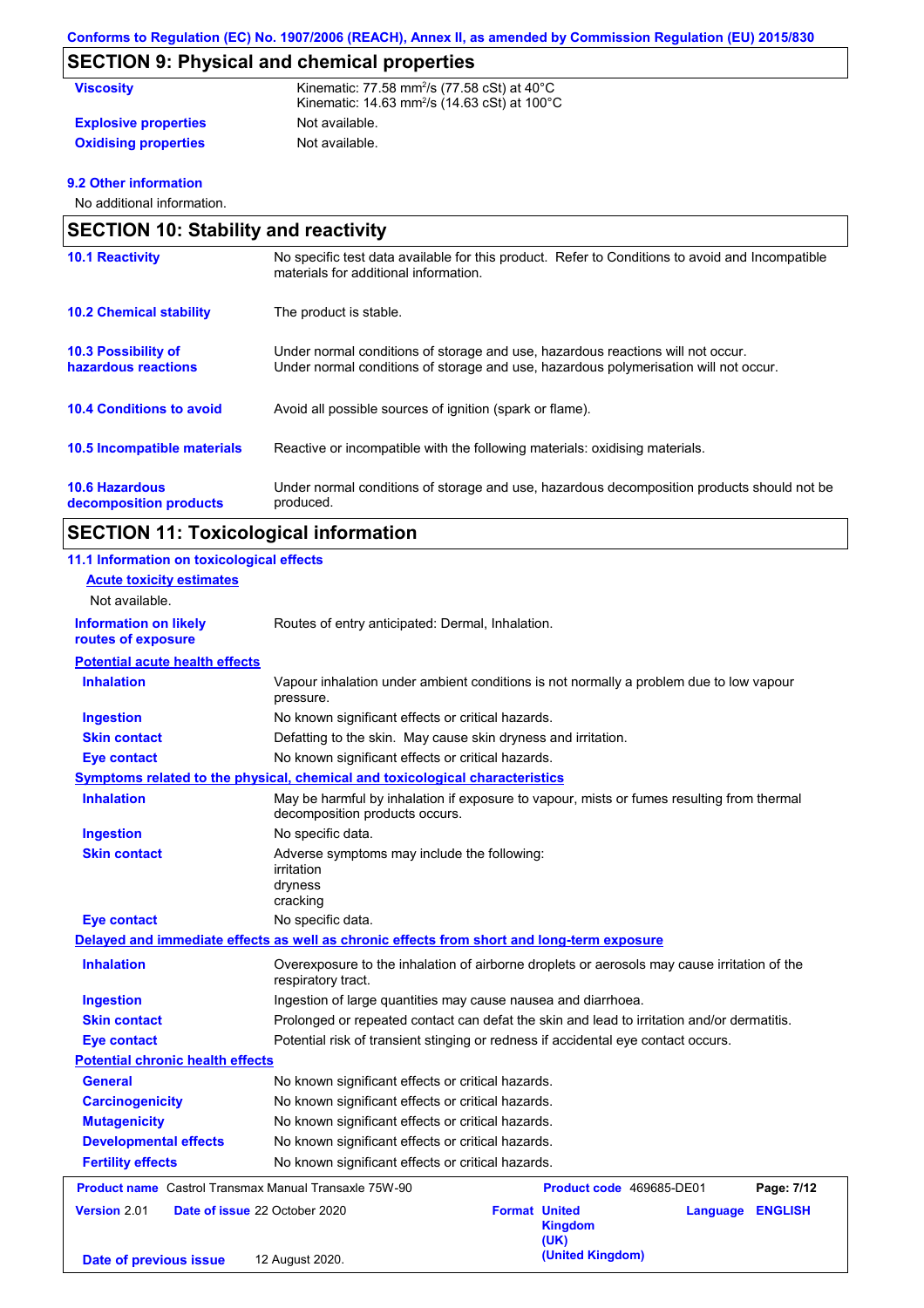#### **SECTION 12: Ecological information**

#### **12.1 Toxicity**

**Environmental hazards** Not classified as dangerous

#### **12.2 Persistence and degradability**

Partially biodegradable.

#### **12.3 Bioaccumulative potential**

This product is not expected to bioaccumulate through food chains in the environment.

| <b>12.4 Mobility in soil</b>                                  |                                                                      |
|---------------------------------------------------------------|----------------------------------------------------------------------|
| <b>Soil/water partition</b><br>coefficient (K <sub>oc</sub> ) | Not available.                                                       |
| <b>Mobility</b>                                               | Spillages may penetrate the soil causing ground water contamination. |

#### **12.5 Results of PBT and vPvB assessment**

Product does not meet the criteria for PBT or vPvB according to Regulation (EC) No. 1907/2006, Annex XIII.

#### **12.6 Other adverse effects**

| <b>Other ecological information</b> | Spills may form a film on water surfaces causing physical damage to organisms. Oxygen |
|-------------------------------------|---------------------------------------------------------------------------------------|
|                                     | transfer could also be impaired.                                                      |

#### **SECTION 13: Disposal considerations**

#### **13.1 Waste treatment methods**

#### **Product**

**Methods of disposal**

Where possible, arrange for product to be recycled. Dispose of via an authorised person/ licensed waste disposal contractor in accordance with local regulations.

#### **Hazardous waste** Yes.

#### **European waste catalogue (EWC)**

| <b>Waste code</b> | <b>Waste designation</b>                |
|-------------------|-----------------------------------------|
| $130208*$         | other engine, gear and lubricating oils |
| .<br>.            | .<br>.<br>$\cdots$                      |

However, deviation from the intended use and/or the presence of any potential contaminants may require an alternative waste disposal code to be assigned by the end user.

#### **Packaging**

| <b>Methods of disposal</b> | Where possible, arrange for product to be recycled. Dispose of via an authorised person/                                                                                                                                                |
|----------------------------|-----------------------------------------------------------------------------------------------------------------------------------------------------------------------------------------------------------------------------------------|
|                            | licensed waste disposal contractor in accordance with local regulations.                                                                                                                                                                |
| <b>Special precautions</b> | This material and its container must be disposed of in a safe way. Empty containers or liners<br>may retain some product residues. Avoid dispersal of spilt material and runoff and contact with<br>soil, waterways, drains and sewers. |
| <b>References</b>          | Commission 2014/955/EU<br>Directive 2008/98/EC                                                                                                                                                                                          |

### **SECTION 14: Transport information**

|                                           | <b>ADR/RID</b>                                               | <b>ADN</b>           | <b>IMDG</b>              | <b>IATA</b>                       |
|-------------------------------------------|--------------------------------------------------------------|----------------------|--------------------------|-----------------------------------|
| 14.1 UN number                            | Not regulated.                                               | Not regulated.       | Not regulated.           | Not regulated.                    |
| 14.2 UN proper<br>shipping name           |                                                              | L.                   |                          |                                   |
| <b>14.3 Transport</b><br>hazard class(es) |                                                              |                      |                          |                                   |
| 14.4 Packing<br>group                     |                                                              |                      |                          |                                   |
| 14.5<br><b>Environmental</b><br>hazards   | No.                                                          | No.                  | No.                      | No.                               |
|                                           | <b>Product name</b> Castrol Transmax Manual Transaxle 75W-90 |                      | Product code 469685-DE01 | Page: 8/12                        |
| Version 2.01                              | Date of issue 22 October 2020                                | <b>Format United</b> | <b>Kingdom</b><br>(UK)   | <b>ENGLISH</b><br><b>Language</b> |
| Date of previous issue                    | 12 August 2020.                                              |                      | (United Kingdom)         |                                   |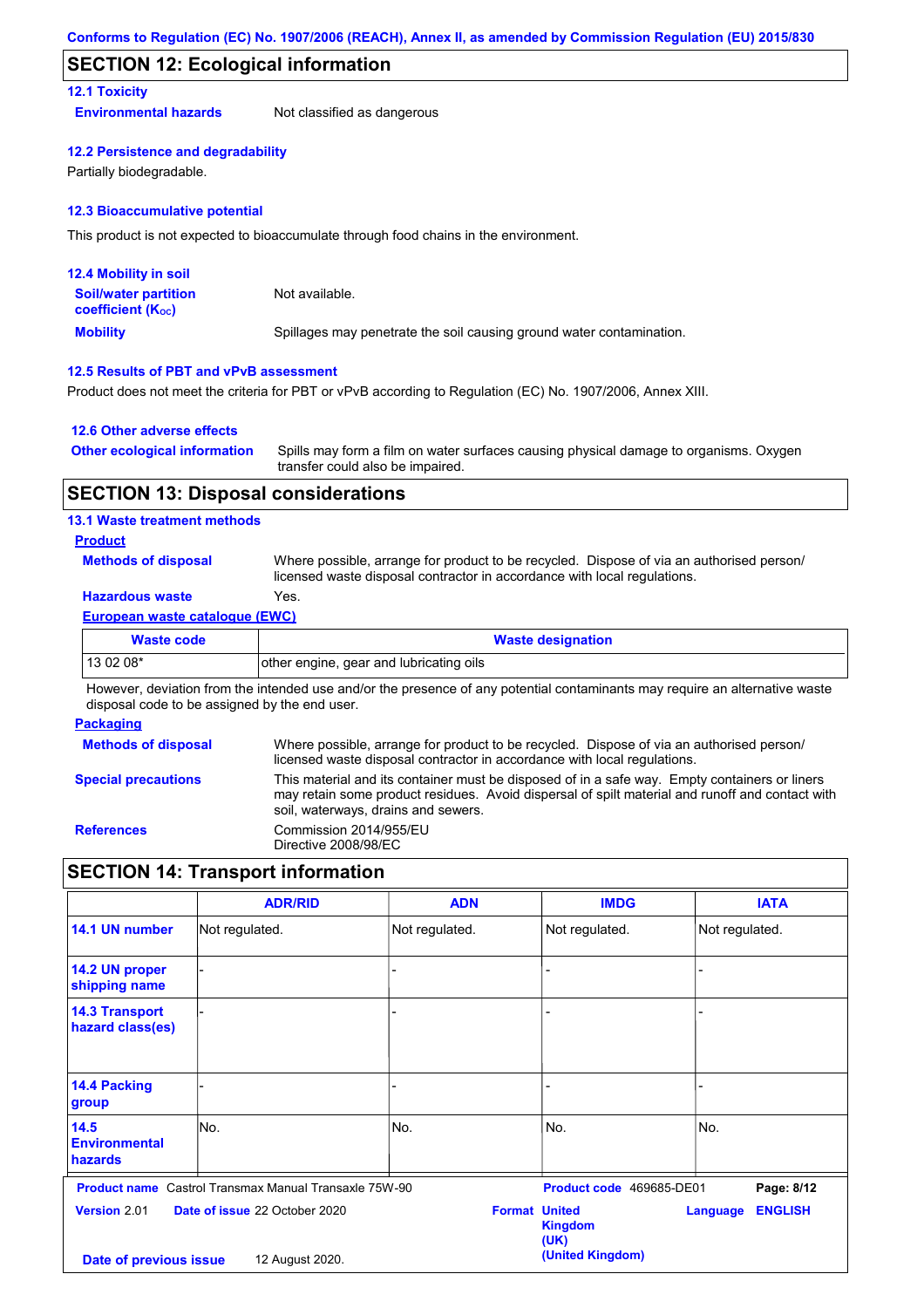|                                                                                                   | Conforms to Regulation (EC) No. 1907/2006 (REACH), Annex II, as amended by Commission Regulation (EU) 2015/830                                                                            |
|---------------------------------------------------------------------------------------------------|-------------------------------------------------------------------------------------------------------------------------------------------------------------------------------------------|
| <b>SECTION 14: Transport information</b>                                                          |                                                                                                                                                                                           |
| <b>Additional</b><br>information                                                                  |                                                                                                                                                                                           |
| <b>14.6 Special precautions for</b><br>user                                                       | Not available.                                                                                                                                                                            |
| <b>14.7 Transport in bulk</b><br>according to Annex II of<br><b>Marpol and the IBC Code</b>       | Not available.                                                                                                                                                                            |
| <b>SECTION 15: Regulatory information</b>                                                         |                                                                                                                                                                                           |
|                                                                                                   | 15.1 Safety, health and environmental regulations/legislation specific for the substance or mixture                                                                                       |
| EU Regulation (EC) No. 1907/2006 (REACH)                                                          |                                                                                                                                                                                           |
| <b>Annex XIV - List of substances subject to authorisation</b>                                    |                                                                                                                                                                                           |
| <b>Annex XIV</b>                                                                                  |                                                                                                                                                                                           |
| None of the components are listed.                                                                |                                                                                                                                                                                           |
| <b>Substances of very high concern</b>                                                            |                                                                                                                                                                                           |
| None of the components are listed.                                                                |                                                                                                                                                                                           |
| <b>Other regulations</b>                                                                          |                                                                                                                                                                                           |
| <b>REACH Status</b>                                                                               | The company, as identified in Section 1, sells this product in the EU in compliance with the<br>current requirements of REACH.                                                            |
| <b>United States inventory</b><br>(TSCA 8b)                                                       | All components are active or exempted.                                                                                                                                                    |
| <b>Australia inventory (AICS)</b>                                                                 | All components are listed or exempted.                                                                                                                                                    |
| <b>Canada inventory</b>                                                                           | All components are listed or exempted.                                                                                                                                                    |
| <b>China inventory (IECSC)</b>                                                                    | All components are listed or exempted.                                                                                                                                                    |
| <b>Japan inventory (ENCS)</b>                                                                     | All components are listed or exempted.                                                                                                                                                    |
| <b>Korea inventory (KECI)</b>                                                                     | All components are listed or exempted.                                                                                                                                                    |
| <b>Philippines inventory</b><br>(PICCS)                                                           | All components are listed or exempted.                                                                                                                                                    |
| <b>Taiwan Chemical</b><br><b>Substances Inventory</b><br>(TCSI)                                   | All components are listed or exempted.                                                                                                                                                    |
| Ozone depleting substances (1005/2009/EU)<br>Not listed.                                          |                                                                                                                                                                                           |
| Prior Informed Consent (PIC) (649/2012/EU)<br>Not listed.                                         |                                                                                                                                                                                           |
| <b>EU - Water framework directive - Priority substances</b><br>None of the components are listed. |                                                                                                                                                                                           |
| <b>Seveso Directive</b>                                                                           |                                                                                                                                                                                           |
| This product is not controlled under the Seveso Directive.                                        |                                                                                                                                                                                           |
| <b>15.2 Chemical safety</b><br>assessment                                                         | A Chemical Safety Assessment has been carried out for one or more of the substances within<br>this mixture. A Chemical Safety Assessment has not been carried out for the mixture itself. |
| <b>SECTION 16: Other information</b>                                                              |                                                                                                                                                                                           |

| <b>Abbreviations and acronyms</b>                            | ADN = European Provisions concerning the International Carriage of Dangerous Goods by<br>Inland Waterway<br>ADR = The European Agreement concerning the International Carriage of Dangerous Goods by<br>Road<br>$ATE = Acute Toxicity Estimate$<br>BCF = Bioconcentration Factor<br>CAS = Chemical Abstracts Service<br>CLP = Classification, Labelling and Packaging Regulation [Regulation (EC) No. 1272/2008]<br>CSA = Chemical Safety Assessment<br>CSR = Chemical Safety Report |                      |                          |          |                |
|--------------------------------------------------------------|--------------------------------------------------------------------------------------------------------------------------------------------------------------------------------------------------------------------------------------------------------------------------------------------------------------------------------------------------------------------------------------------------------------------------------------------------------------------------------------|----------------------|--------------------------|----------|----------------|
| <b>Product name</b> Castrol Transmax Manual Transaxle 75W-90 |                                                                                                                                                                                                                                                                                                                                                                                                                                                                                      |                      | Product code 469685-DE01 |          | Page: 9/12     |
| Version 2.01<br>Date of issue 22 October 2020                |                                                                                                                                                                                                                                                                                                                                                                                                                                                                                      | <b>Format United</b> | <b>Kingdom</b><br>(UK)   | Language | <b>ENGLISH</b> |
| Date of previous issue                                       | 12 August 2020.                                                                                                                                                                                                                                                                                                                                                                                                                                                                      |                      | (United Kingdom)         |          |                |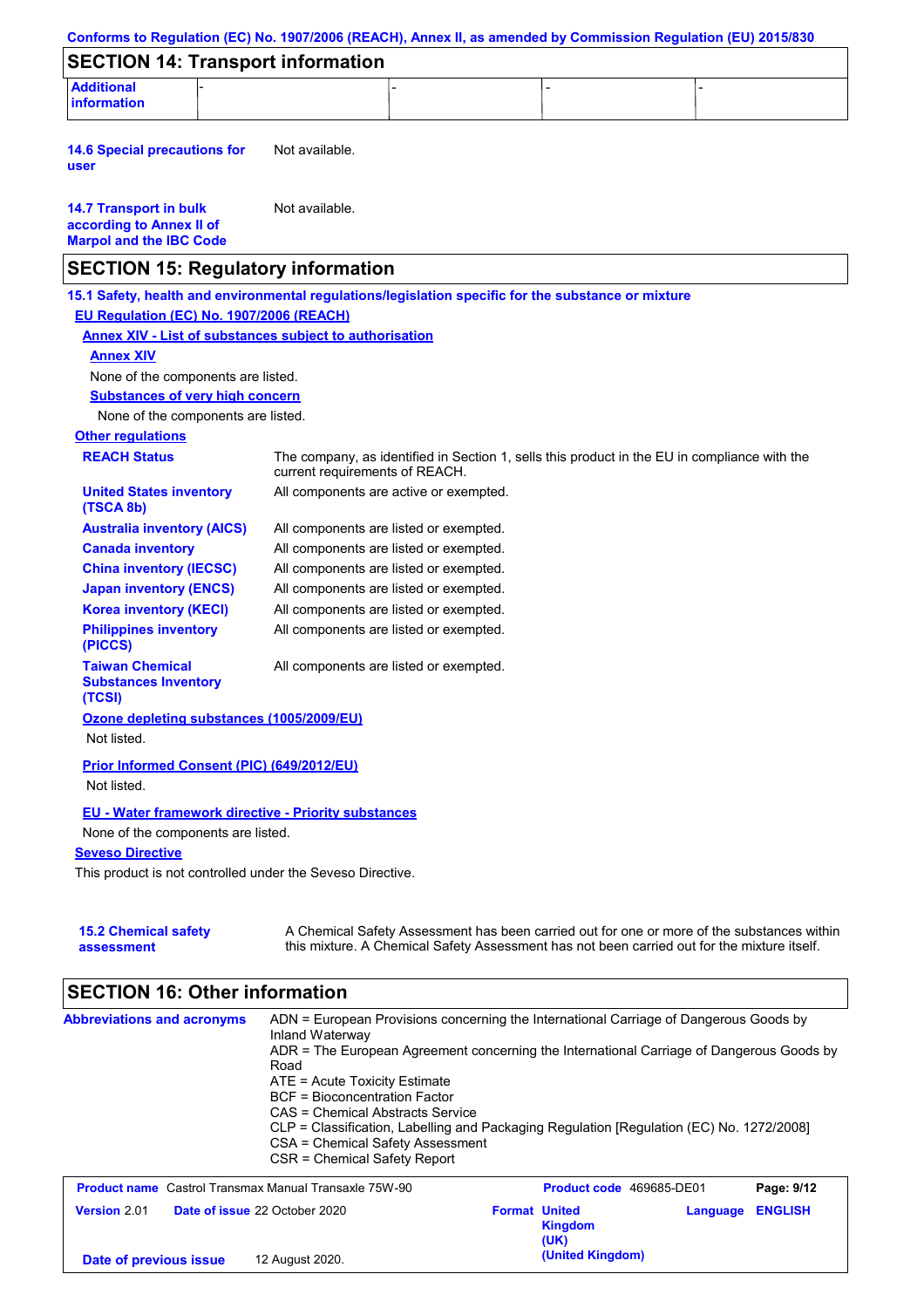#### **SECTION 16: Other information**

DMEL = Derived Minimal Effect Level DNEL = Derived No Effect Level EINECS = European Inventory of Existing Commercial chemical Substances ES = Exposure Scenario EUH statement = CLP-specific Hazard statement EWC = European Waste Catalogue GHS = Globally Harmonized System of Classification and Labelling of Chemicals IATA = International Air Transport Association IBC = Intermediate Bulk Container IMDG = International Maritime Dangerous Goods LogPow = logarithm of the octanol/water partition coefficient MARPOL = International Convention for the Prevention of Pollution From Ships, 1973 as modified by the Protocol of 1978. ("Marpol" = marine pollution) OECD = Organisation for Economic Co-operation and Development PBT = Persistent, Bioaccumulative and Toxic PNEC = Predicted No Effect Concentration REACH = Registration, Evaluation, Authorisation and Restriction of Chemicals Regulation [Regulation (EC) No. 1907/2006] RID = The Regulations concerning the International Carriage of Dangerous Goods by Rail RRN = REACH Registration Number SADT = Self-Accelerating Decomposition Temperature SVHC = Substances of Very High Concern STOT-RE = Specific Target Organ Toxicity - Repeated Exposure STOT-SE = Specific Target Organ Toxicity - Single Exposure TWA = Time weighted average UN = United Nations UVCB = Complex hydrocarbon substance VOC = Volatile Organic Compound vPvB = Very Persistent and Very Bioaccumulative Varies = may contain one or more of the following 64741-88-4 / RRN 01-2119488706-23, 64741-89-5 / RRN 01-2119487067-30, 64741-95-3 / RRN 01-2119487081-40, 64741-96-4/ RRN 01-2119483621-38, 64742-01-4 / RRN 01-2119488707-21, 64742-44-5 / RRN 01-2119985177-24, 64742-45-6, 64742-52-5 / RRN 01-2119467170-45, 64742-53-6 / RRN 01-2119480375-34, 64742-54-7 / RRN 01-2119484627-25, 64742-55-8 / RRN 01-2119487077-29, 64742-56-9 / RRN 01-2119480132-48, 64742-57-0 / RRN 01-2119489287-22, 64742-58-1, 64742-62-7 / RRN 01-2119480472-38, 64742-63-8, 64742-65-0 / RRN 01-2119471299-27, 64742-70-7 / RRN 01-2119487080-42, 72623-85-9 / RRN 01-2119555262-43, 72623-86-0 / RRN 01-2119474878-16, 72623-87-1 / RRN 01-2119474889-13

#### **Procedure used to derive the classification according to Regulation (EC) No. 1272/2008 [CLP/GHS]**

| <b>Classification</b>                                  |                            | <b>Justification</b>                          |
|--------------------------------------------------------|----------------------------|-----------------------------------------------|
| Not classified.                                        |                            |                                               |
| <b>Full text of abbreviated H</b><br><b>statements</b> | H304                       | May be fatal if swallowed and enters airways. |
| <b>Full text of classifications</b><br>[CLP/GHS]       | Asp. Tox. 1, H304          | ASPIRATION HAZARD - Category 1                |
| <b>History</b>                                         |                            |                                               |
| Date of issue/Date of<br>revision                      | 22/10/2020.                |                                               |
| Date of previous issue                                 | 12/08/2020.                |                                               |
| <b>Prepared by</b>                                     | <b>Product Stewardship</b> |                                               |

**Indicates information that has changed from previously issued version.**

**Notice to reader**

All reasonably practicable steps have been taken to ensure this data sheet and the health, safety and environmental information contained in it is accurate as of the date specified below. No warranty or representation, express or implied is made as to the accuracy or completeness of the data and information in this data sheet.

The data and advice given apply when the product is sold for the stated application or applications. You should not use the product other than for the stated application or applications without seeking advice from BP Group.

It is the user's obligation to evaluate and use this product safely and to comply with all applicable laws and regulations. The BP Group shall not be responsible for any damage or injury resulting from use, other than the stated product use of the material, from any failure to adhere to recommendations, or from any hazards inherent in the nature of the material. Purchasers of the product for supply to a third party for use at work, have a duty to take all necessary steps to ensure that any person handling or using the product is provided with the information in this sheet. Employers have a duty to tell employees and others who may be affected of any hazards described in this sheet and of any precautions that should be taken. You can contact the BP Group to

|                        | <b>Product name</b> Castrol Transmax Manual Transaxle 75W-90 | <b>Product code</b> 469685-DE01                | Page: 10/12             |
|------------------------|--------------------------------------------------------------|------------------------------------------------|-------------------------|
| <b>Version 2.01</b>    | <b>Date of issue 22 October 2020</b>                         | <b>Format United</b><br><b>Kingdom</b><br>(UK) | <b>Language ENGLISH</b> |
| Date of previous issue | 12 August 2020.                                              | (United Kingdom)                               |                         |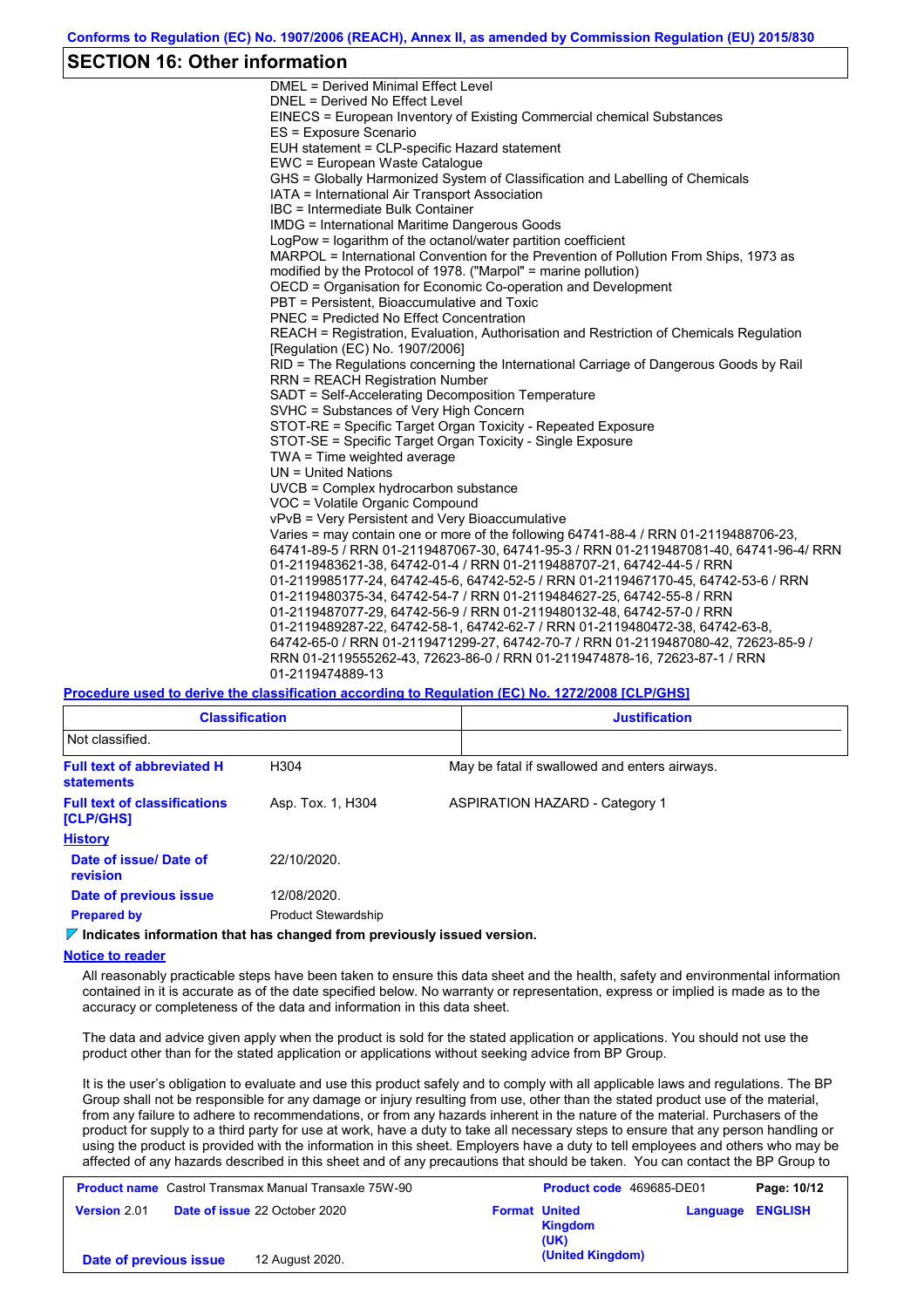# **SECTION 16: Other information**

ensure that this document is the most current available. Alteration of this document is strictly prohibited.

| <b>Product name</b> Castrol Transmax Manual Transaxle 75W-90 | <b>Product code</b> 469685-DE01         |                         | Page: 11/12 |
|--------------------------------------------------------------|-----------------------------------------|-------------------------|-------------|
| <b>Date of issue 22 October 2020</b><br><b>Version 2.01</b>  | <b>Format United</b><br>Kingdom<br>(UK) | <b>Language ENGLISH</b> |             |
| 12 August 2020.<br>Date of previous issue                    | (United Kingdom)                        |                         |             |